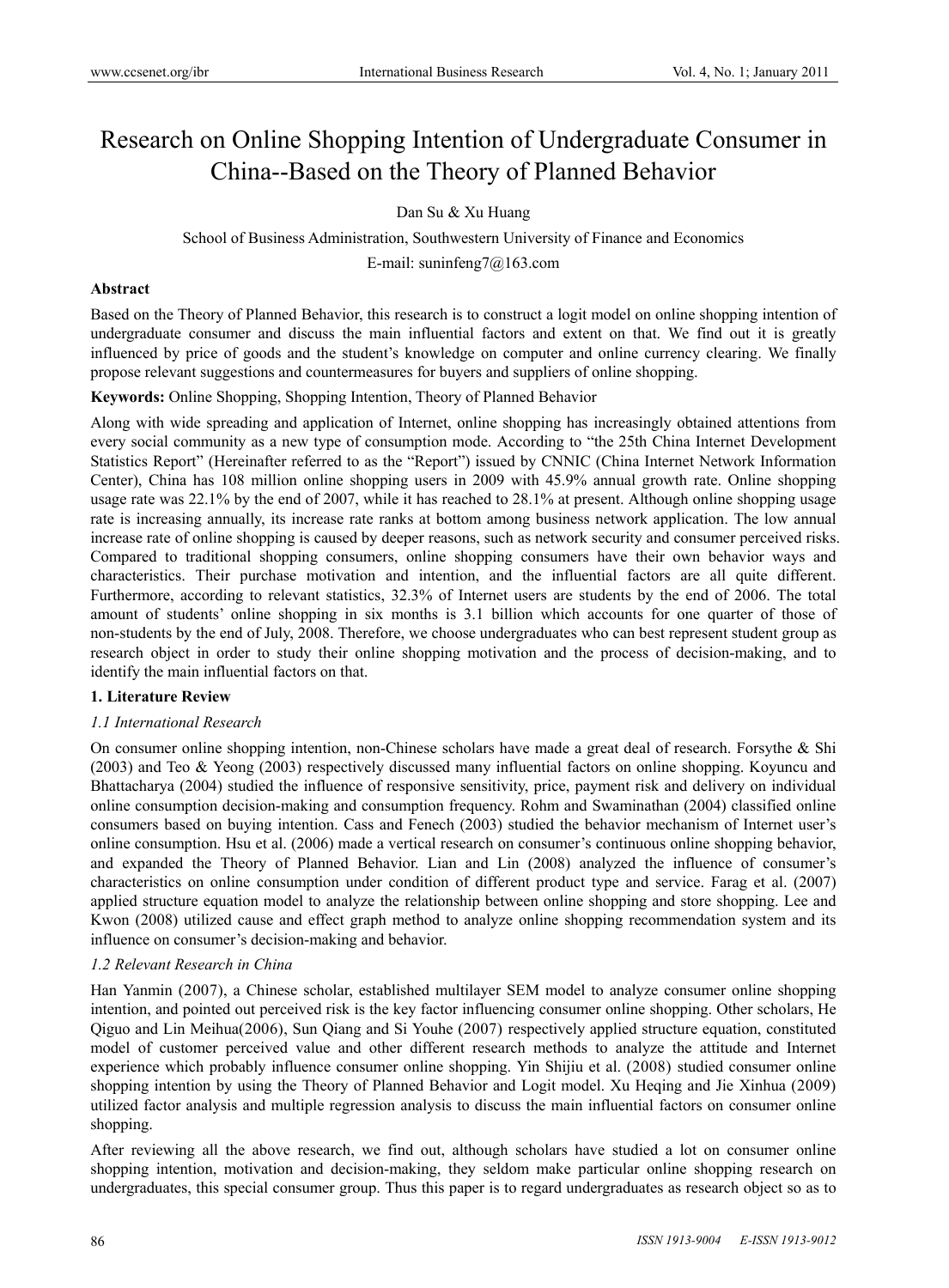fill in the vacancy, theoretically contribute to online shopping research, and propose relevant suggestions for online shopping buyers and suppliers in order to promote healthy and orderly development of undergraduate's online consumption.

# **2. Theoretical Frame and Research Hypothesis**

#### *2.1 Theoretical Frame*

We shall make an analysis based on the Theory of Planned Behavior (TPB) (Ajzen, 1988, 1991) which is an extension of TRA and used for explaining and forecasting individual acceptance to IT(Huang and Chang, 2005; Wu and Chen, 2005). According to TPB, individual consumption behavior depends on consumption intention and perceived behavioral control, and consumption intention depends on attitude (A), subjective norm (SN) and perceived behavioral control (PBC). Attitude reflects advantageous or disadvantageous feeling when someone is doing something. SN reflects the perception of someone on others' opinion of whether he should perform a particular behavior, i.e. others' agreement on the consumption behavior, which means others put forward consumption "norm" for the consumer. PBC reflects someone's perception on the availability of resources or opportunities of performing a behavior (Ajzen and Madden, 1986), i.e. consumer's judgment on his own feasible consumption degree. The third layer is to analyze the influential factors of the above attitude, "norm" and judgment. The three structural layers of TPB show the progressive relationships. And the fundamental influential factor on consumption decision-making is the third layer. All these factors compose the core of the whole theoretical frame. Therefore, we think, we can start from the third layer of TPB and analyze the main influential factors on undergraduate's online shopping intention from buyer perspective when buying behavior happens.

Generally speaking, compared to other consumption group, some undergraduates' basic conditions enable them choose online shopping, fashionable consumption, more in reality. Additionally, undergraduates' leisure, young people's curiosity and hyperactivity, and unlimited Internet are all probably their driving force without getting bored. Based on the Theory of Planned Behavior, we shall start from the conditions that undergraduate consumers have per se and their comment on online shopping to consider the main influential factors on undergraduate online shopping, which will be corresponding to the three layers of the Theory of Planned Behavior and the interaction among them.

#### 2.1.1 Comment on Online Shopping

This section mainly consists of the comment on online shopping security and convenience, as well as other advantages. As online shopping is processed in a virtual environment, and logistics, information flow and capital flow are completed in a time and space separation, it has uncertainty and risks. Järvenpää et al. (1999) thought the lack of security of online shopping is the main reason why consumers give up purchase. Lim (2003) claimed if the sense of security that consumers have on online shopping is lower, the risk anticipation will be higher and online shopping participation degree will be lower. Miyazaki and Fernandez (2001) pointed out; the Internet intimate security is the main barrier of consumer online shopping. Online shopping security is reflected in currency clearing, delivery and consumer information. Online shopping convenience is mainly reflected in shorter time and less energy spent, including transportation cost reduction, less crowd and queues than real markets, unlimited time and space, which all increase convenience of shopping. The competitive advantages that online shopping consists of are: firstly, price. Because online shops are virtual, rent cost of store is reduced. The shrinking of supply chain reduces profit plus, which brings lower price of goods. Secondly, goods information advantages. In traditional real stores, no matter how big they are, what they can contain is limited. And customers have to go to the real stores to learn the relevant information of goods. However, Internet is the display platform of goods and a kind of virtual space. As long as you have goods, you can display them on this platform and customers can learn all the information of goods so as to make a purchase decision. Thirdly, customers can interact with goods' suppliers online.

2.1.2 Conception, Knowledge and Capacity of Consumer Online Shopping

Undergraduates belong to high-degreed groups, so their computer knowledge and online currency clearing knowledge are better than other low-degreed ones. They have stronger online shopping intention and more shopping modes as well. Additionally, the transformation of undergraduates' shopping conception and their ability to distinguish product authenticity both influence whether they do online shopping.

## *2.2 Research Hypothesis*

We shall raise the following hypothesis based on the influential factors on undergraduate's online shopping intention.

2.2.1 The Influence of Online Shopping Comment on Undergraduates' Intention

Hypothesis 1: undergraduates' comment on online shopping security is positively correlated to online shopping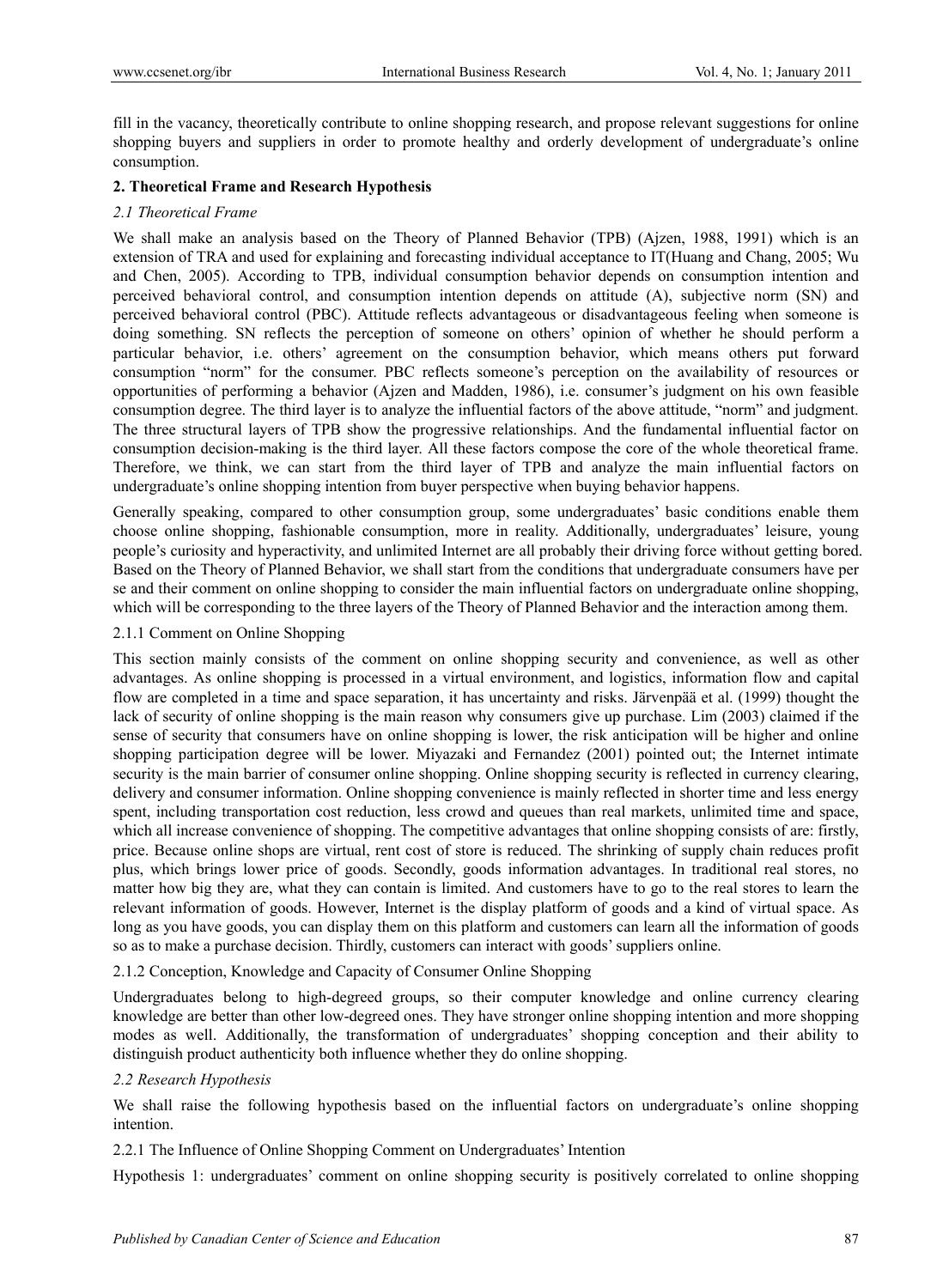intention; Hypothesis 1a: Internet currency clearing security is positively correlated to online shopping intention; Hypothesis 1b: transaction security is positively correlated to online shopping intention; Hypothesis 1c: security of consumer's personal information is positively correlated to online shopping intention. Hypothesis 2: undergraduates' comment on online shopping convenience is positively correlated to online shopping intention. Hypothesis 3: advantages of online shopping is positively correlated to online shopping intention of undergraduates; Hypothesis 3a: price advantage is positively correlated to online shopping intention; Hypothesis 3b: advantage of obtaining product's information is positively correlated to online shopping intention; Hypothesis 3c: advantage of interacting with suppliers is positively correlated to online shopping intention.

2.2.2 The Influence of the Conception, Knowledge and Ability of Online Shopping on Undergraduate Online Shopping Intention

Hypothesis 4: the conception, knowledge and ability of online shopping is positively correlated to online shopping intention; Hypothesis 4a: the transformation of online shopping conception is positively correlated to online shopping intention; Hypothesis 4b: computer knowledge and Internet currency clearing knowledge of undergraduates are positively correlated to online shopping intention; Hypothesis 4c: the ability to distinguish product authenticity is positively correlated to online shopping intention.

According to the above analysis on the main influential factors on undergraduate online shopping, referring to relevant research findings of both Chinese and international scholars, and from the Theory of Planned Behavior perspective, we achieve the theoretical frame of this paper, see Figure 1.

Insert Figure 1 Here

## **3. Research Design and Data Analysis**

#### *3.1 Sample and Data Collection*

The research objects are undergraduate consumers. The questionnaires were distributed by e-mails and QQ. Through the author's acquaintances or schoolmates, we distributed questionnaires to the undergraduates interested in online shopping. We sent out 70 questionnaires and received 68. Except ineffective or wrong-written questionnaires, effective ones are 60 in total, which accounts for 85.71%.

## *3.2 Measurement of Variables*

#### 3.2.1 Independent Variable

We define independent variable as 10 influential factors on undergraduate online shopping, which are Internet currency clearing security, transaction security, security of consumer's personal information, comment on online shopping convenience, price advantage, advantage of obtaining product's information, advantage of interacting with suppliers, transformation of online shopping conception, computer knowledge and Internet currency clearing knowledge of undergraduates, the ability to distinguish product authenticity. We shall apply Five-point Likert Scale to measure the influential factors on undergraduate online shopping.

#### 3.2.2 Dependent Variables

The purpose of this paper is to analyze the main influential factors on undergraduate online shopping intention, so the final explained variable is whether an undergraduate will do online shopping. The result will be binary discrete  $(0-1)$  dependent variable (when y=1, it means online shopping; when y=0, no online shopping). We assume that the possibility of  $y=1$  is p, thus the distribution function of y is:

$$
E(Y_i) = E(Y_i|X) = Prob(Y=1|X_i) = p_i \quad i = 1, 2, \cdots, n
$$

The dependent variable in this research is the probability of undergraduate online shopping, so it is valued in [0, 1]. We make parameter estimation by maximum likelihood estimation. The basic form of Logit model is as follows:

$$
p = P(y = 1 / X_1 = x_1, ..., X_n = x_n) = \frac{e^{\beta_0 + \beta_1 x_1 + ... + \beta_n x_n}}{1 + e^{\beta_0 + \beta_1 x_1 + ... + \beta_n x_n}}
$$

P is conditional probability, i.e. on conditional of  $X_1, X_2, ..., X_n$ , the probability of y=1.

According to the above hypothesis, we construct the function between the 10 influential factors and undergraduate online shopping intention: the undergraduate online shopping intention  $= f$  (Internet currency clearing security, transaction security,) + Random disturbance term. See Table 1 for the details.

Insert Table 1 Here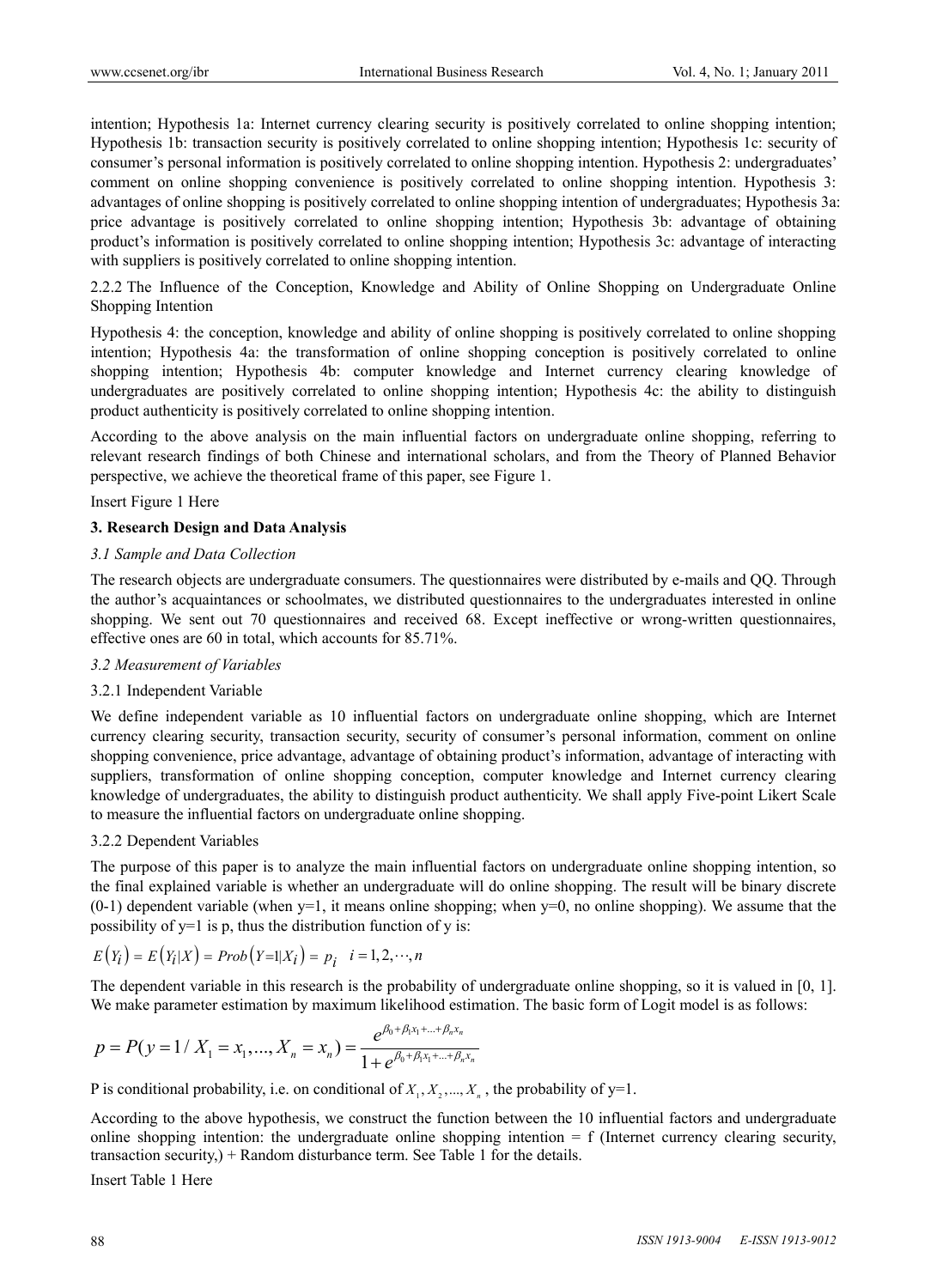# 3.2.3 Reliability Test

According to Nunally (1978) standard,  $\alpha$  >0.9 represents very good reliability, 0.7 <  $\alpha$  < 0.9 means high reliability,  $0.35<\alpha<0.7$  refers to medium reliability, and  $\alpha<0.35$  represents low reliability. Generally speaking, the value beyond 0.70 represents the reliability of sample data passes test (Li Huaizu, 2004). We take Cronbach  $\alpha$  coefficient as test standard and start from hierarchical idea of scale to test the internal consistency reliability of the scale based on its consistency of the internal structure.

In this research, the variable's Cronbach  $\alpha$  coefficient is over 0.7, which is in accordance with the test standard, so the test result indicates the reliability of each scale is rather high.

# *3.3 Research Result*

We applied SPSS17.0 to make Logit regression on sample data. During processing data, we take all variables into regression function to make significance test on regression coefficient. The result is shown in Table 2.

## Insert Table 2 Here

## **4. Result Discussion and Proposals**

#### *4.1 Result Discussion*

From the estimated result of Table 2, we can see price advantage most influences online shopping intention of undergraduates (except constant), which should be determined by the characteristics of this consumer group. As we know, undergraduate consumers have no income source usually, but get money from parents, so under condition of limited cost of living, based on economics maximum benefit with limited cost (or income) principle, we think undergraduates will choose certain approaches (like Internet) to buy cheaper products, which is consistent with our result.

Furthermore, computer knowledge and Internet currency clearing knowledge that undergraduates have are comparatively significant on online shopping. Yin Shijiu et al. (2008) achieved same result as ours. They pointed out; Internet application skills significantly influence online shopping. As a new emerging shopping mode, Internet requires consumers grasp relevant computer and Internet currency clearing knowledge and skills. The undergraduate consumer group meets this basic requirement of online shopping. Most of undergraduates attend the course of college computer basics (probably in another course name, but similar content). They study some basic Internet operation knowledge, which establishes foundation for online shopping. Along with increased Internet experience, undergraduates grasps more online shopping skills and information source, so that they are more likely to do shopping online. Miyazaki and Fernandez (2001) claimed, although risk is an important reason that hampers online shopping, most of perceived risks comes from consumer's being unfamiliar with the completely new and long-distance shopping way. So Internet experience and skills can reduce perceived risks and increase shopping intention and real purchase.

Other factors, such as online shopping security and convenience, other online shopping advantages (advantage of obtaining product's information and advantage of interacting with suppliers), transformation of online shopping conception and the ability to distinguish product authenticity, don't significantly influence online shopping intention of undergraduates. These indicate online shopping security and convenience are widely approved by undergraduate consumers, while price is more important. So the other advantages become insignificant compared to price advantage. Transformation of online shopping conception has little influence on online shopping intention. Most investigated students have online shopping experience, so the transformation of online shopping conception has become unimportant. The ability to distinguish product authenticity has insignificant influence on online shopping intention, because the service after sale provided by sellers (online shops) are quite good and what they assure makes buyers comfortable. So consumers can't perceive any difference from real shopping (for instance, a seller promises unconditional return within seven days on dissatisfaction), so the ability to distinguish product authenticity is really unimportant.

## *4.2 Proposals*

What we have analyzed shows the online shopping intention of undergraduate is mainly influenced by price advantage and computer and Internet currency clearing knowledge. In the development of promoting Chinese undergraduate's online shopping, we should systematically consider various factors. Based on the above, we propose as follows:

## 4.2.1 Strengthen Construction of Online Shopping Advantages

Besides the basic price advantage of online shopping, we also need to strengthen the communication and interaction with customers, develop consumer investigation by low-cost network, provide with customized online products and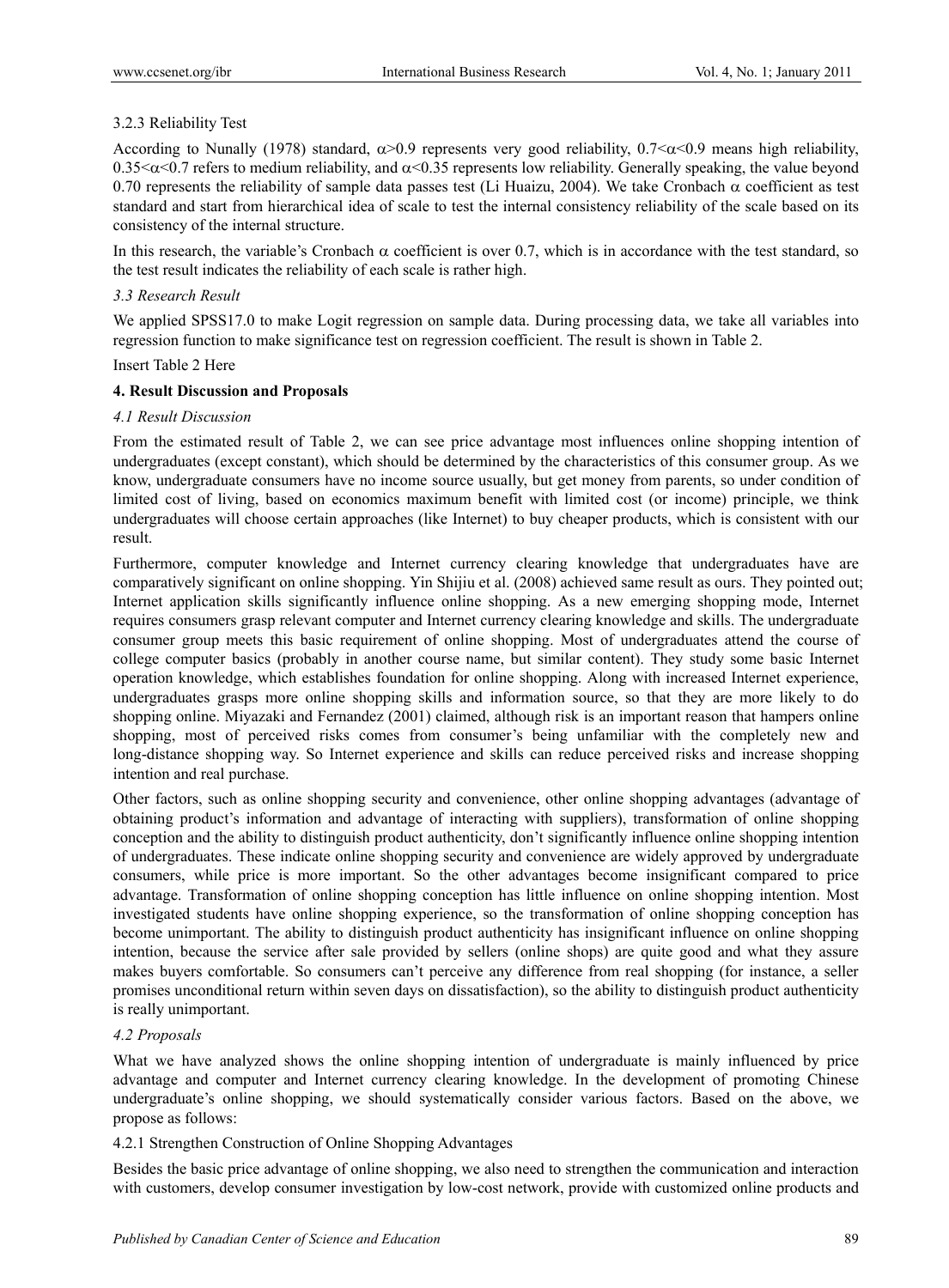service, and instruct consumers for purchase decision, so as to promote wide and deep development of individuation service. For example, Dangdang website often recommends other popular books to consumers according to their previous buying record.

4.2.2 Strengthen Basic Internet Skill Training.

Undergraduates should be inducted to transform conception and try new things. We need to strengthen their cognition and understanding on online shopping and increase their ability to distinguish product authenticity. Also we should strengthen consumption education to promote their rights maintaining ability to sellers (online shops), consciousness and positivity.

4.2.3 Strengthen Construction of Online Shop Image

As far as online shopping is concerned, we have to reduce consumer's perceived risks and increase reliability of online shopping in order to transform consumers from "Brower buyers" into real buyers. We propose price guarantee, free sample, return guarantee, third-party check and word of mouth, in order to reduce consumer's perceived risks and further good awareness and reputation of websites. So that more undergraduates can be attracted by online shopping.

Note:

 Iresearch defines online shopping as the transfer process of product or service from a shop/seller to a buyer (consumer) by means of network. In the whole process, for capital flow, logistics and information flow, if any link involves network, it would be called online shopping.

 Take the comparison between 2008 and 2009 as a case. In business application (including online shopping, online bank, online payment, online stocks and travel reservation), the annual growth rate of online payment ranks first, followed by travel reservation, and then followed by online stocks and online bank. The last one is online shopping.

#### **References**

Ajzen, I. (1988). *Attitudes, Personality, and Behavior* [M]. Chicago.IL. Dorsey Press.

Ajzen, I. (1991). The theory of planned behavior. *Organizational Behavior and Human Decision Processes*. 50 (2):179–211.

Ajzen, I., Madden, T.J. (1986). Prediction of goal-directed behavior: Attitudes, intention and perceived behavioral control. *Journal of Experimental Social Psychology*. 22(5): 453–474.

Baidu Encyclopedia. Online shopping [EB / OL]. http://baike.baidu.com/view/7777.htm?fr=ala0\_1\_1.

Cass, A. O., Fenech, T. (2003). Web retailing adoption: Exploring the nature of Internet user's web retailing behavior [J]. Journal of R*etailing and Consumer Services*. 2003, 10(2): 81-94.

China Internet Network Information Center. China Internet Development Statistics Report. 2008. (1): 39.

China Internet Network Information Center. China Internet Development Statistics Report. 2010. (1): 37-38.

China Internet Network Information Center. China Internet Development Statistics Report. 2007. (1): 52.

Farag, S., Schwanen, T., Dijst, M., Faber, J. (2007). Shopping online and/or in-store? A structural equation model of the relationships between e-shopping and in-store shopping. Transportation Research Part A: *Policy and Practice*. 2007. 41(2): 125-141.

Forsythe, S.M., and Shi, B. (2003). Consumer patronage and risk perceptions in Internet shopping]. *Journal of Business Research*.2003. 56(11): 867-875.

Han, Yanmin. (2007). Consumer online shopping intentions for multi-SEM model. *Statistics and Decision*.2007. (4): 9-11.

He, Qiguo and Lin, Meihua. (2006). Empirical Study on Online Shopping Behavior. *Economic Management*. 2006.  $(10): 44-49.$ 

Hsu, M.H., Yen, C.H., Chiu, C.M., Chang, C.M. (2006). A longitudinal investigation of continued online shopping behavior: An extension of the theory of planned behavior. *International Journal of Human-Computer Studies*. 64(9): 889-904.

Hung, S.Y., Chang, C.M. (2005). User acceptance of WAP services: Test of competing theories [J]. Computer Standards & Interfaces. 2005.27(4): 359–370.

Järvenpää, S.L., Tractinsky, N., Saarinen, L., Vitale, M. (1999). Consumer trust in an Internet store: A cross-cultural validation. *Journal of Computer-Mediated Communication*. 5(2): 1-5.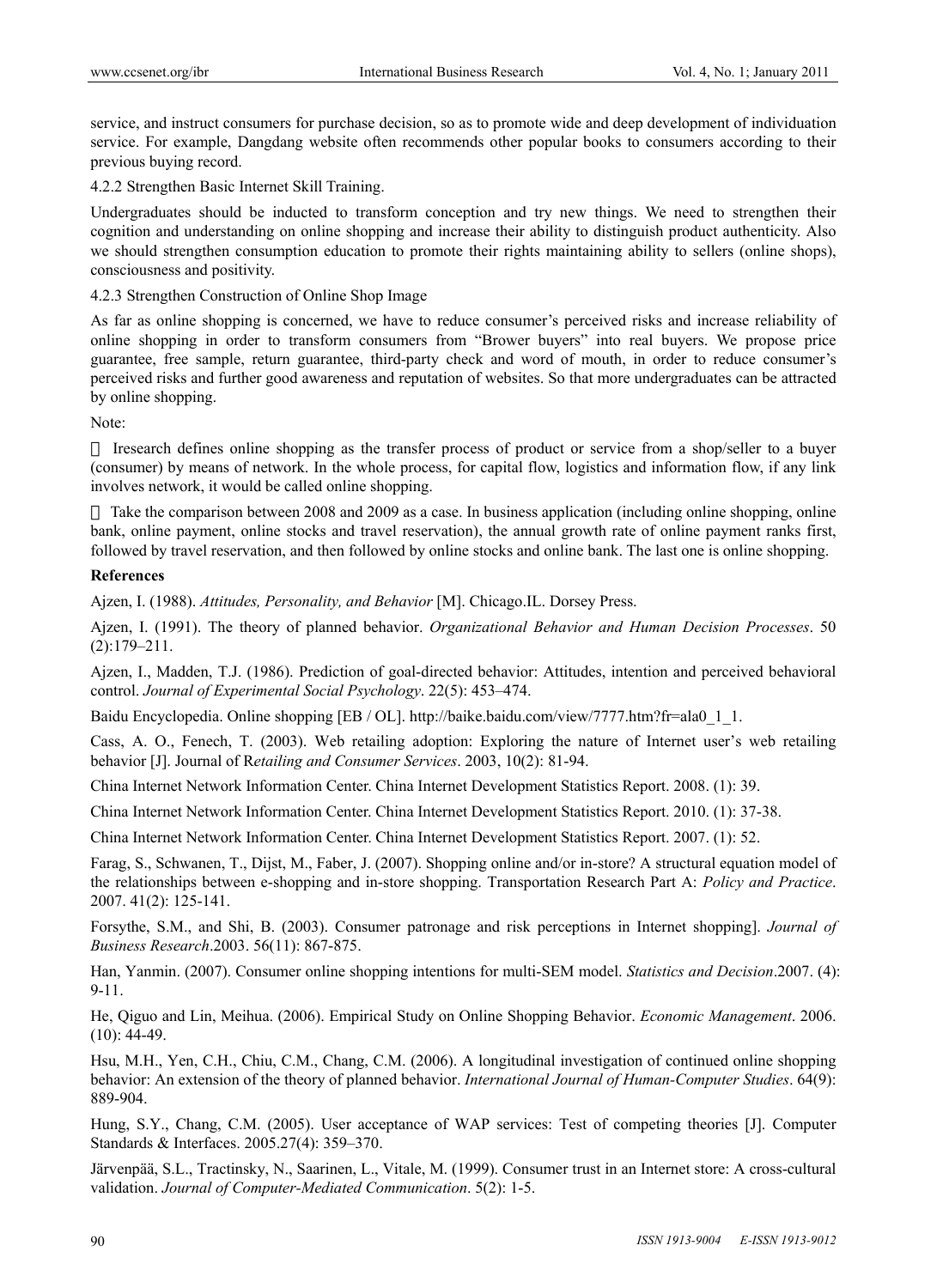Koyuncu, C., Bhattacharya, G. (2004). The impacts of quickness, price, and payment risk, and delivery issues on on-line shopping. *Journal of Socio-Economics*. 33(2): 241-251.

Lee, K. C., Kwon, S. (2008). Online shopping recommendation mechanism and its influence on consumer decisions and behaviors: A causal map approach. *Expert Systems with Applications*.35(4): 1567-1574.

Li, Huaizu. (2004). *Management Methodology*. Xi'an: Xian Jiaotong University Press.

Lian, J.W., Lin, T.M. (2008). Effects of consumer characteristics on their acceptance of online shopping: Comparisons among different product types. *Computers in Human Behavior*. 24(1): 48-65.

Lim, N. (2003). Consumer's perceived risk: Source versus consequences. *Electronic Commerce Research and Application*. 2(3): 216-228.

Miyazaki, A.D., and Fernandez, A. (2001). Consumer perceptions of privacy and security risks for online shopping. *Journal of Consumer Affairs*. 35(1): 27-44.

Nunnally, J.C. (1978). Psychometric theory (2nd ed.). New York: McGraw-Hill.

Rohm, A. J., Swaminathan, V. (2004). A typology of online shoppers based on shopping motivations. *Journal of Business Research*. 57(7): 748-757.

Sun Qiang and Si Youhe. (2007). On form of customer perceived value of Online shopping. *Technology Management Research*. (7): 185-187.

Teo, T. S.H., and Yeong,Y.D. (2003). Assessing the consumer decision process in the digital marketplace. *International Journal of Management Science*. 31(5): 349-363.

Wu, I.L., Chen, J.L. (2005). An extension of trust and TAM model with TPB in the initial adoption of on-line tax: An empirical study. *International Journal of Human-Computer Studies*. 62(6): 784–808.

Xu, Heqing and Jie, Xinhua. (2009). Main influential factors on consumers online shopping. *Consumer Economics*. 25 (2): 38-41.

Yin, Shijiu, Wu, Linhai and Du, Lili. (2008). On consumer online shopping intention based on the theory of planned behavior. *Consumer Economics*. 24. (4): 35-39.

| Name of Variables                                                             | Definition of Variables                                                                                                       | Means | Standard<br>Deviation |
|-------------------------------------------------------------------------------|-------------------------------------------------------------------------------------------------------------------------------|-------|-----------------------|
| Variables                                                                     |                                                                                                                               |       |                       |
| Comment on Internet currency<br>clearing security $(X_1)$                     | 1=very dangerous<br>$2$ =dangerous<br>$3 =$ general $4 =$ safe<br>5=very safe                                                 | 4.22  | 0.691                 |
| Comment on transaction security<br>$(X_2)$                                    | 1=very dangerous<br>$2$ =dangerous<br>$3 =$ general $4 =$ safe<br>5=very safe                                                 | 3.98  | 0.792                 |
| of<br>Comment<br>security<br>on<br>consumer's personal information<br>$(X_3)$ | 1=very dangerous<br>$2$ =dangerous<br>$3 =$ general $4 =$ safe $5 =$ very safe                                                | 3.67  | 0.914                 |
| comment on online<br>shopping<br>convenience $(X_4)$                          | $2$ =inconvenient<br>1=very inconvenient<br>3=general 4=convenient 5=very convenient                                          | 4.02  | 0.770                 |
| price advantage $(X_5)$                                                       | $1 = \text{very small}$ $2 = \text{small}$ $3 = \text{general}$<br>$4 = big$<br>$5 =$ very big                                | 4.10  | 0.706                 |
| advantage of obtaining product's<br>information $(X_6)$                       | $1 = \text{very small}$ 2=small 3=general<br>$4 = big$<br>$5 =$ very big                                                      | 4.07  | 0.710                 |
| advantage of interacting with<br>suppliers $(X_7)$                            | $1 = \text{very small}$ 2=small 3=general<br>$4 = big$<br>$5 = \text{very big}$                                               | 3.42  | 0.766                 |
| transformation of online shopping<br>conception $(X_8)$                       | $1 = \text{very weak influence } 2 = \text{weak influence } 3 = \text{general}$<br>4=strong influence 5=very strong influence | 3.93  | 0.821                 |
| computer knowledge and Internet<br>currency clearing knowledge $(X_9)$        | $1$ =very weak influence $2$ = weak influence $3$ =general<br>4=strong influence 5=very strong influence                      | 3.93  | 0.710                 |
| ability to distinguish product<br>authenticity $(X_{10})$                     | $1 = \text{very weak influence } 2 = \text{weak influence } 3 = \text{general}$<br>4=strong influence 5=very strong influence | 3.42  | 0.944                 |
| Dependent Variable                                                            |                                                                                                                               |       |                       |
| Whether do online shopping                                                    | $1 = Yes$ $0 = No$                                                                                                            | 0.75  | 0.437                 |

Table 1. Description of Variables